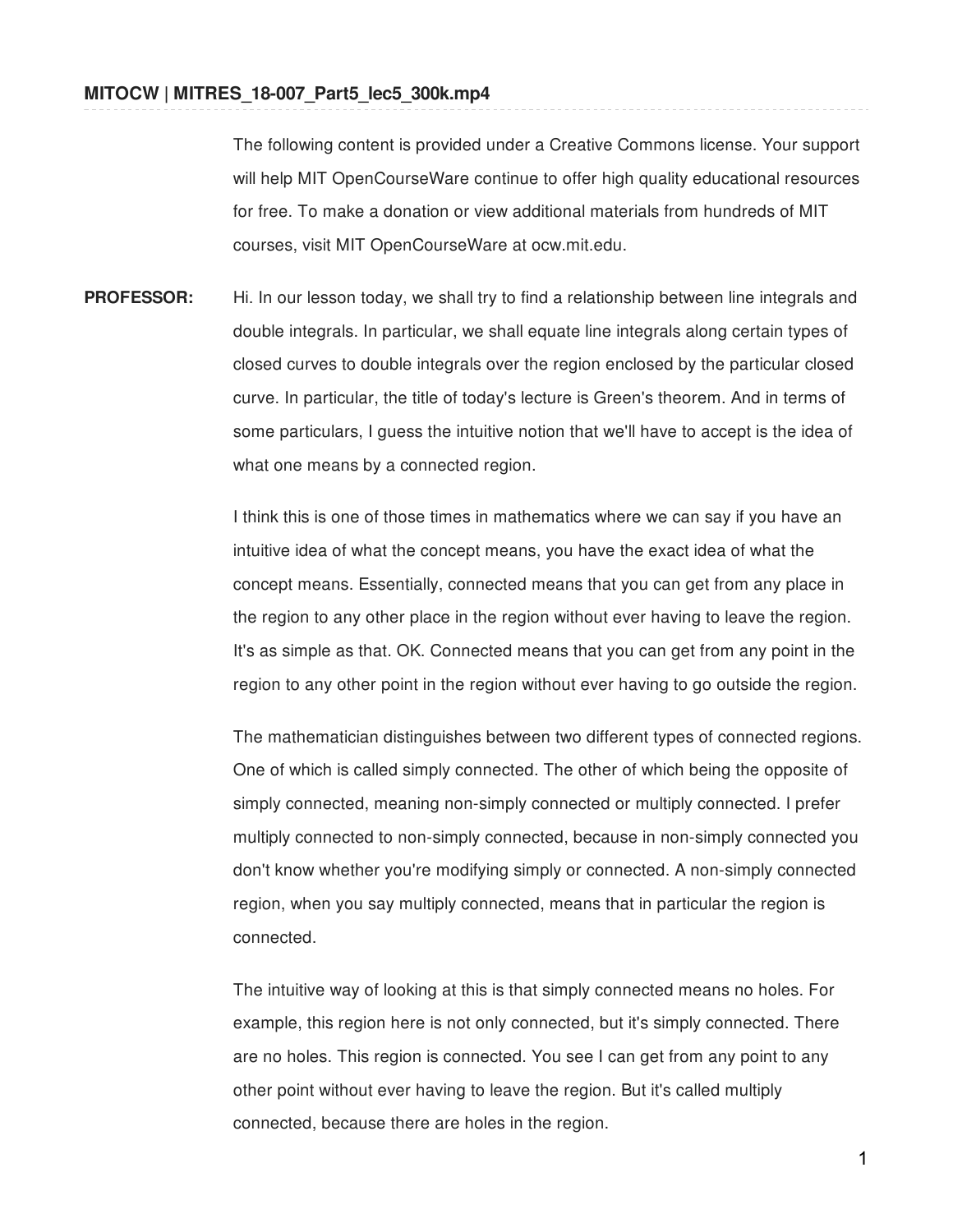By the way, you see, the trouble with using expressions like holes versus non-holes, is that in that particular case, where we're dealing with two or three dimensions there's certainly no problem, because we intuitively visualize what a hole is. In ndimensional space, and we have analogs of these results in these n-dimensional space, the problem is that how do you describe a hole without referring to a picture? And the more rigorous mathematical definition of a simply connected region is the following, the connected region, and it has to be connected before you talk about simply connected, you see, the connected region r is called simply connected if its complement is also connected.

Remember the complement is the portion of space left when the particular region is deleted. For example, here we have a simply connected region. Notice that the complement of this region would be, for example, the entire blackboard with this piece missing. And the entire blackboard with this piece missing is still a connected region. On the other hand, if we were to take this connected region and look at its complement, its complement is this little hole together with what's outside here. And notice that there is no way from getting from here to here without having to go outside the complement.

You see, in other words, the complement of the multiply connected region is not connected. At any rate, whichever way you want to look at this, is fine. Think of simply connected, at least in the two dimensional case, as meaning no holes.

And with this as background, Green's theorem, call it the theorem, I guess, is stated as follows. Suppose r is simply connected with a boundary c. Notice r is the region. c is its boundary. And a very interesting thing takes place. If you form the line integral around the boundary c, and by the way, with this loop in here, this is the symbol that we mean around the closed curve.

The arrow head is simply done to invoke the convention. And we do have to pick a convention just like we did in calculus of a single variable about positive and negative and how you move. We pick the positive direction as being the direction in which one goes around the boundary so that the region appears to our left as we go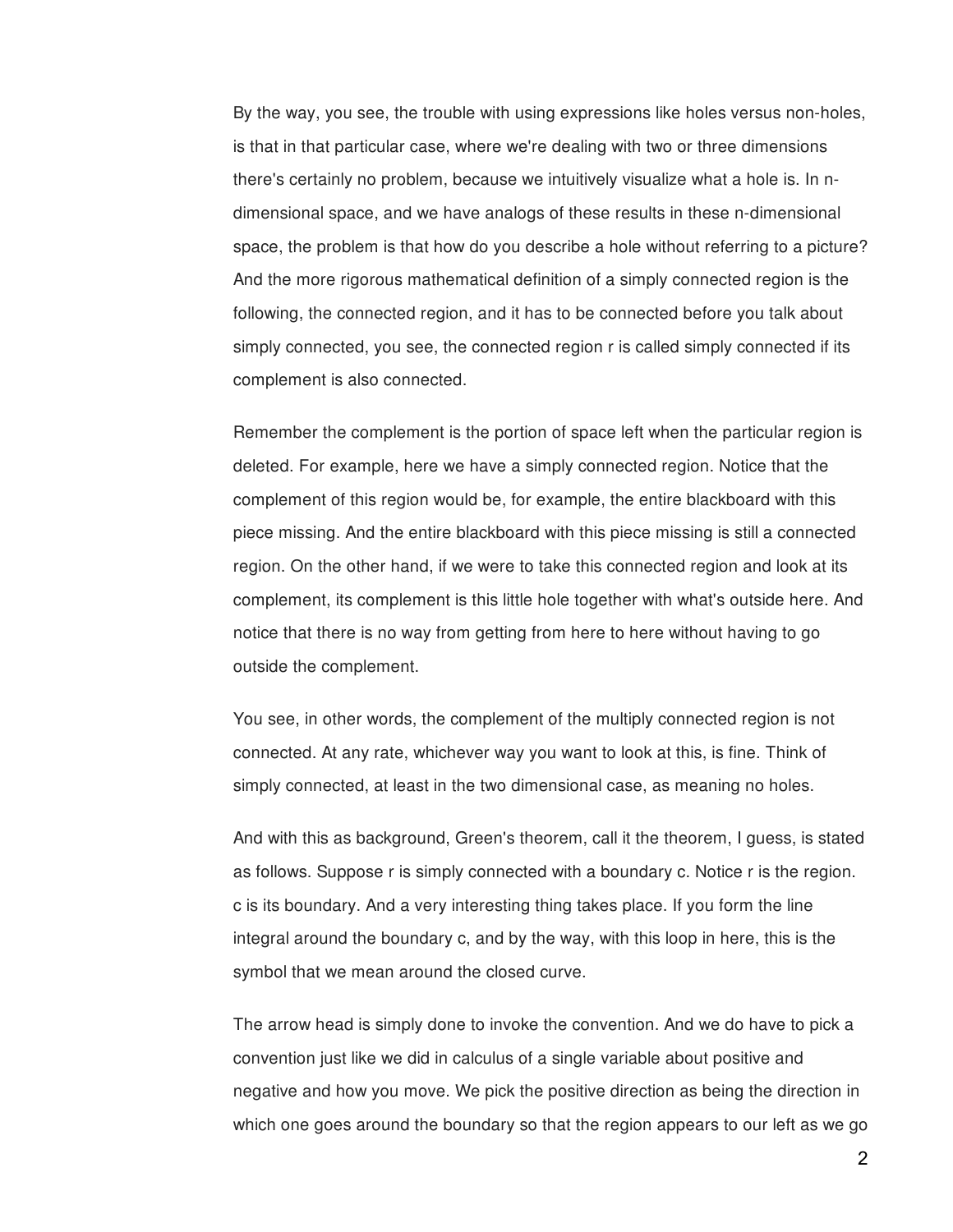around the boundaries. As we're going around here, you see, in this direction, the region appears to our left. At any rate, I'll mention that in more detail later.

The directed line integral around closed curve c, mdx plus ndy turns out to be a double integral over the region r enclosed by the curve. And that double integral has as its integrand the partial of n with respect to x minus the partial of m with respect to y. And I will refer to this again very, very shortly. But I hope that this rings a familiar bell in terms of what we talked about exact differentials.

Remember a differential mdx plus ndy was exact if the partial of n with respect to x equaled the partial of m with respect to y. I'll return to that in a moment. For the time being, all I want you to see is what Green's theorem says.

What Green's theorem does is it relates a line integral along the boundary of a simply connected region to a double integral over the region itself. The proof of the theorem is in the Thomas text. It's available in a pretty straightforward form for anybody who would like to see the proof of the result.

I don't think I want to prove the result in this lecture. I think I would rather hammer home what the theorem says rather than what this rigorous proof is. The idea is though that what? A line integral is related to a multiple integral. And all that's required for Green's theorem to be true is that m, n, the partial of m with respect to y, the partial of n with respect to x must exist and be continuous in a region containing r.

And we'll see later that even the condition of simply connected can be waived. In fact, in the Thomas demonstration, we don't even deal with the most general simply connected regions. He gives his proof for a very specific type of simply connected region. But again, that isn't crucial either. We'll talk about that in more detail later in the lecture as well as in the exercises.

The idea again though is what? We're not relating arbitrary line integrals to arbitrary multiple integrals. But Green's theorem relates a line integral along the boundary of a simply connected region to a double integral defined on the interior of the closed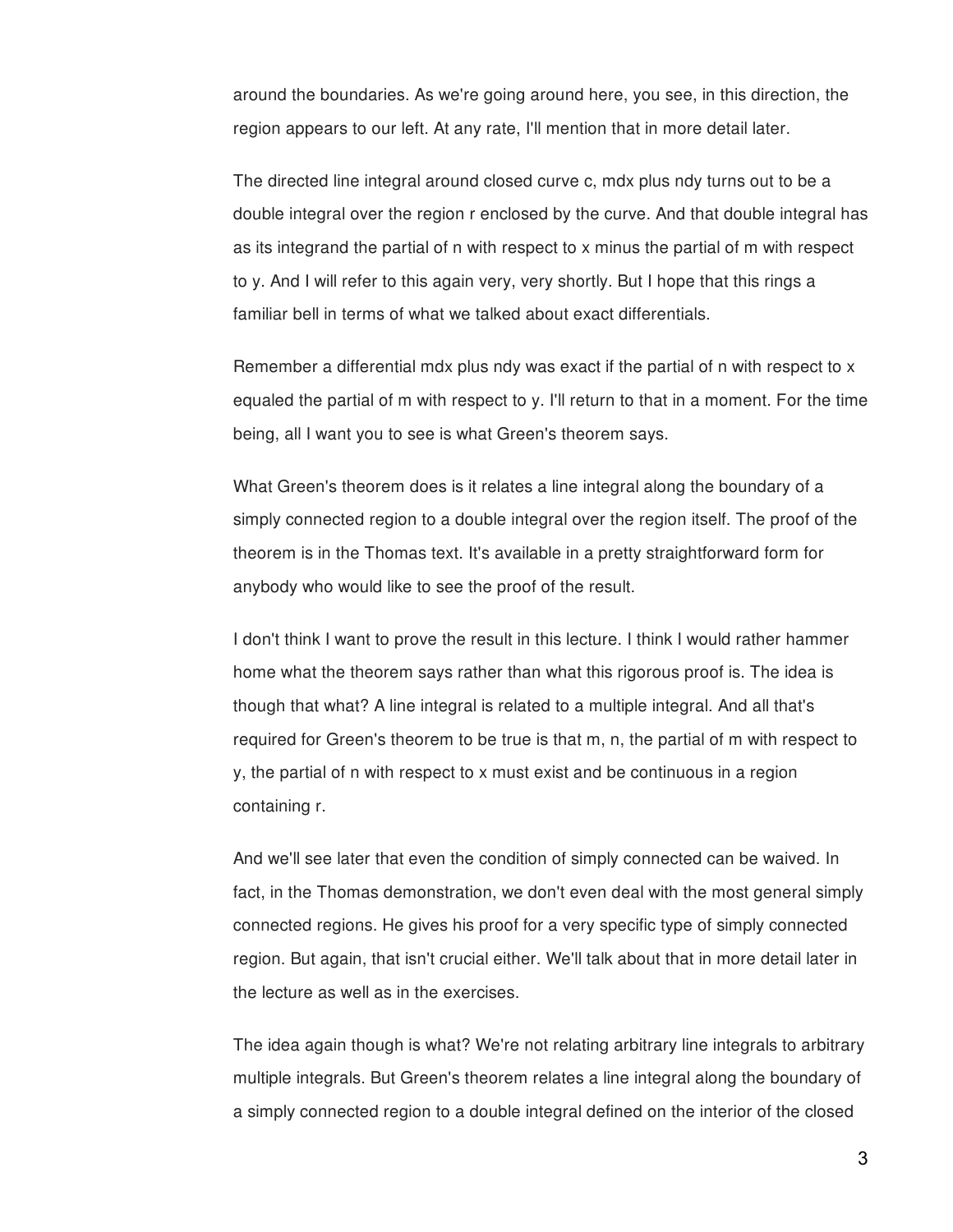curve c, the region r. And there are two interesting cases. One of which-- well, there are more than two, but two that we'd like to talk about.

One of the interesting cases we've already hinted at and that is if mdx plus ndy is exact, then the integral of mdx plus ndy around the closed curve c is 0. And the reason for this, you see, is that the integral around the closed curve, by Green's theorem, is just a double integral partial n with respect to x minus partial m with respect to y. And if mdx plus ndy is exact, then these two terms are equal so that their difference is identically 0. And to integrate 0da over any region r, of course, is just 0 itself.

In other words, then if mdx plus ndy is exact, the integral around any closed curve is 0. And by the way, this ties in with a question that was raised in our previous lecture. And that was we saw that if we had a force for example, and we had a particle move from the point p0 to the point p1, under the influence of that force that the work done as that particle moved in general dependent on the curve which connected p0 to p1.

My claim is that if the force, mi plus mj has as its components, see m and n where the partial of m with respect to y equals the partial of n with respect x. My claim is under those conditions the work is independent of the path. And that's what we mean in turn by a conservative force field.

The proof is quite simple. What we do is we pick two different paths that connect p0 to p1. We call one of the paths c1 and the other path c2. And now what we're saying is if we think of c as being the curve that keeps this region to our left as we go along here, then the integral around c is 0. But what is the integral around c? It's the integral along c1 minus the integral along c2.

And I hope that that's clear from the exercises of last time. That when you switch the sense of the path, all you do is change the sign of the integrand. In fact, by the way, while we're on that topic, let's digress for a moment and return to our statement of Green's theorem and observe that if we were to switch the convention, if we want to switch the convention and keep the positive direction as that which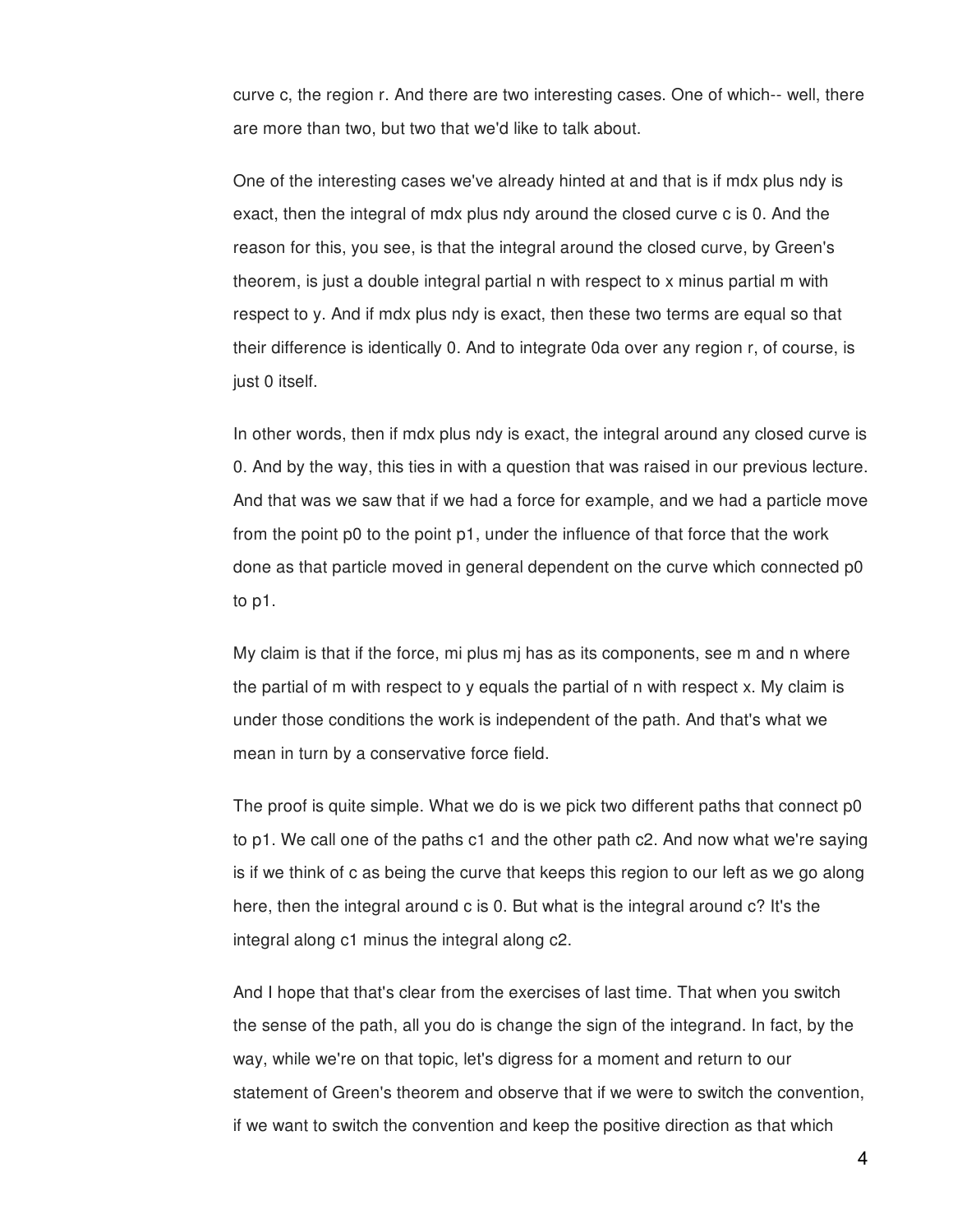kept the area on our right, notice that this would change the sense here, which should give me a minus sign.

But if I interchange, you see, the order of the terms here, if I reverse the sense, the sine of the integral, the double integral, will also change. The important point being that all of these sine conventions are preserved by things like Green's theorem and the like. But the important point is, getting back to this now, the integral around the closed curve c is the integral along c1 minus the integral along c2.

And since the integral along that closed curve is 0, it says that this minus this is 0. Consequently, these two integrals are equal. And since c1 and c2 are arbitrary paths that connect p0 and p1, that shows that the line integral in this particular case does not depend on the path but only the points p0 and p1. Again, we will emphasize that more in the exercises.

The second interesting application of Green's theorem is a form which not only shows us how a line integral and a multiple integral are related, but it actually shows us a way of computing an area in terms of a line integral. In particular, if in Green's theorem we let n equal x and m equal negative y, notice that Green's theorem then becomes what?

The integral along a closed curve c, mdx plus ndy is this minus ydx plus xdy. The partial of n with respect to x is 1. The partial of m with respect to y is minus 1. Therefore the partial with n with respect to x minus the partial of m with-- the partial of n with respect to x minus the partial of m with respect to y is 1 minus minus 1, which is 2.

In other words, Green's theorem says that the integral around the closed curve in this case is twice the area of the region r. You see without the 2 in here this would just be the area of the region r. Since 2 is a constant factor, we can take it outside the integral sine.

In other words, in terms of a picture if I want to find the area of the region r and I want to use a line integral, I need only take one half of this integral. In other words,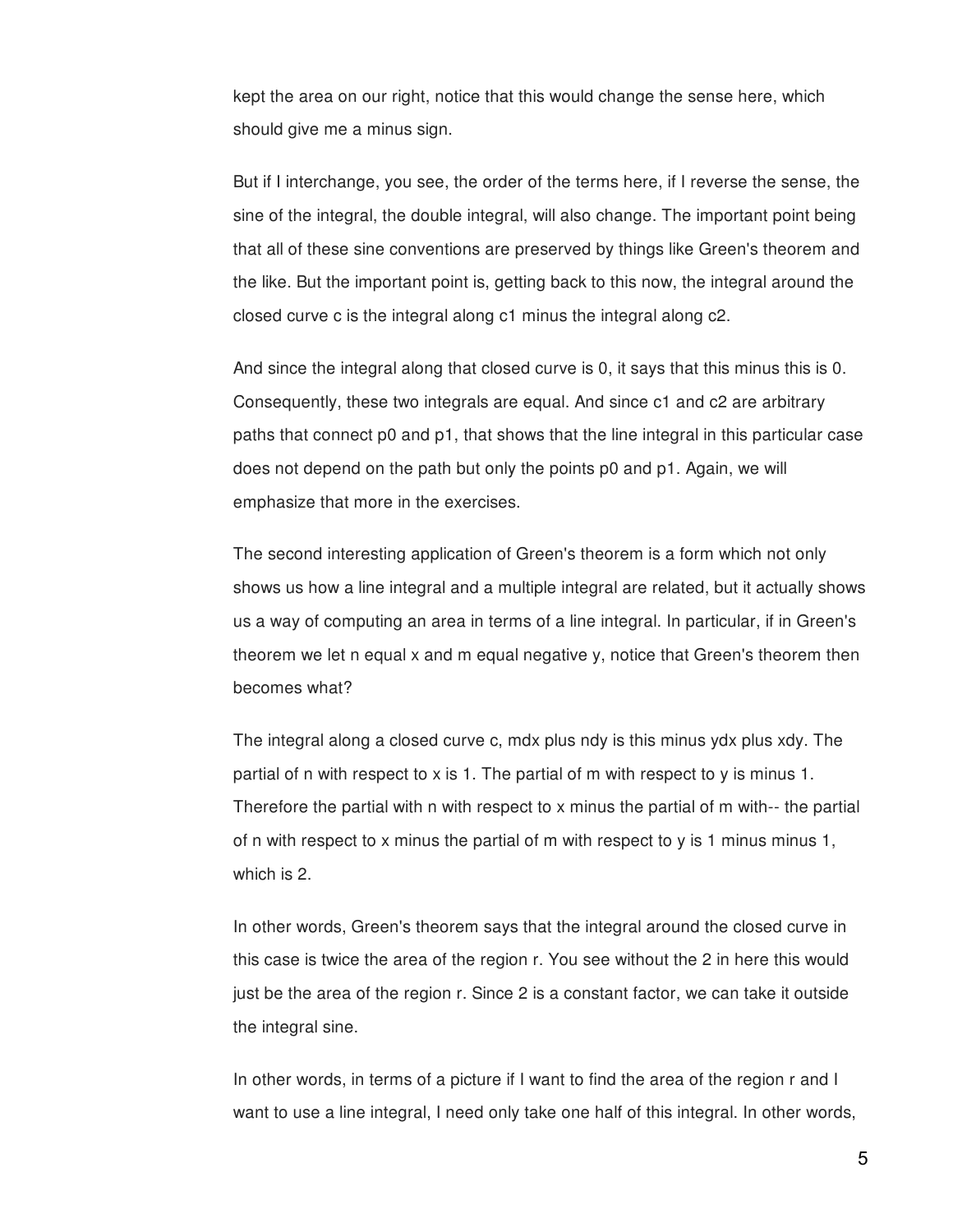the area of the region r is one half the integral around the boundary of r, xdy minus ydx. And again, I will drill on that in the homework. The one remaining thing I wanted to point out before we go to a specific example is how we remove the restriction of the region being simply connected.

You see what I claim is that we may replace simply connected by connected. Since multiply connected regions are unions of simply connected ones with cuts, whatever that means. Let me show you what I'm saying here. Look at this multiply connected region here. What I'm saying is suppose I were to cut this region, I can then visualize this as the union of two simply connected regions.

In fact, if I have a piece of paper in my pocket, I think we might as well-- the entire two parts of calculus are almost over, and I've never done an experiment for you. Here's one I think even I can handle.

Here's a connected region. It's a piece of paper. I'll fold it. And I'll now make it. It's simply connected, because there are no holes in it. I will now undo that. I will make the region connected but now multiply connected. You see there's a hole in it.

And all I'm saying is if I cut this region, not necessarily along a straight line. All I've got to do is to cut it. If I cut this region, then what I have are two simply connected regions that can be viewed as being fit together this way. But to see them clearly, we can just separate them. But the reason I wanted to cut them for you is to see that I can actually fit these together.

And notice that the cut that joins these two from a theoretical point of view has no thickness. Right? That's just a line that joins these two. And here's the key point.

You see physically, certainly if I put a cut inside the region, the resulting picture is different than with the cut missing. In other words, I can distinguish between the shape that I've drawn without the accentuated chalk mark in here and the shape that I have with the accentuated chalk mark in here.

But here's the key point. First of all, as far as computing a double area is concerned, the cut having no thickness has zero area. So if somehow I were to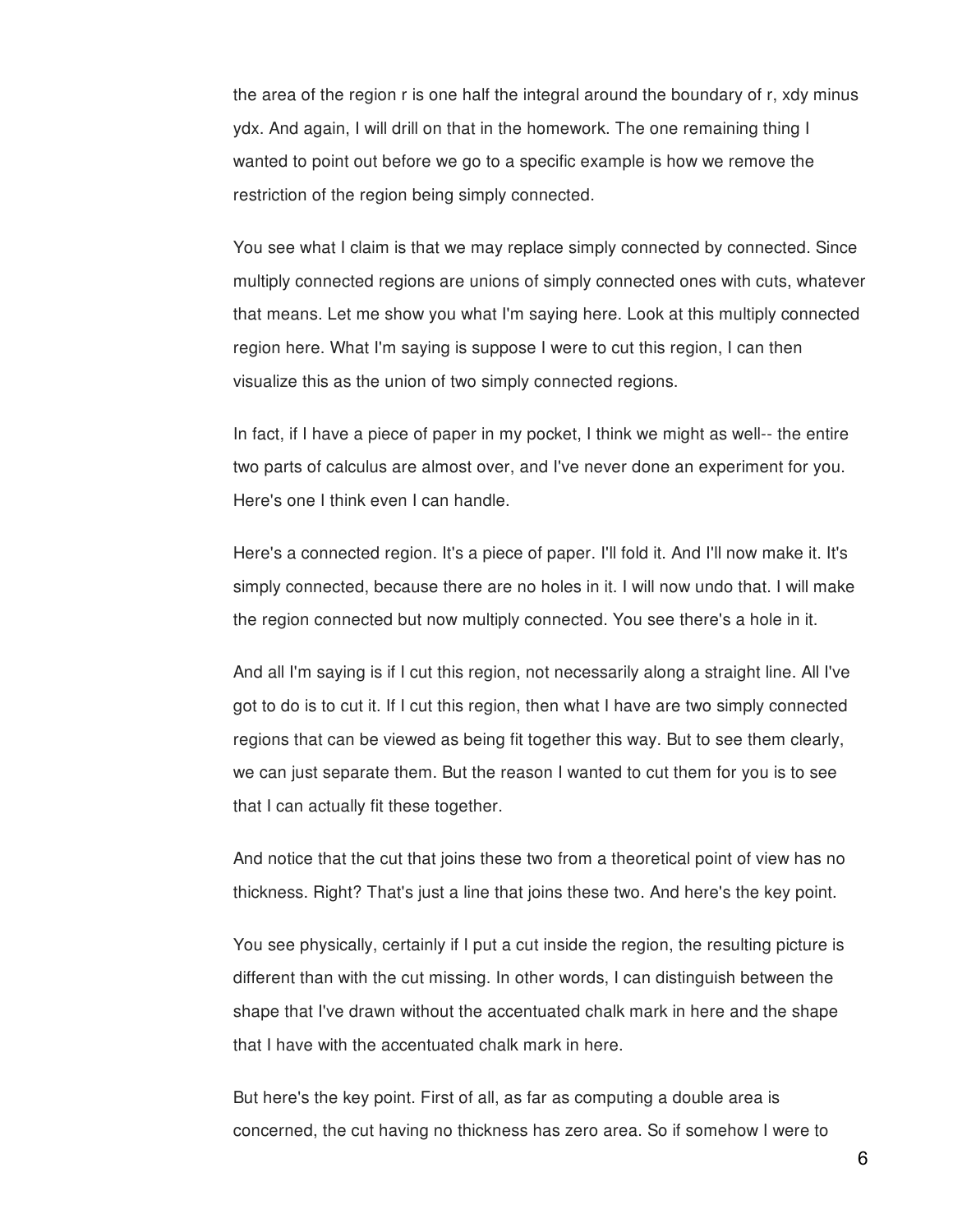compute the area of the region r without the cut, I would expect to get the same area. Or if I were to compute whatever you want to call this, the density or what have you, if I want to compute the mass of the region r with the cut, it should be the same as the mass without the cut, because the difference is essentially what? A set of points which has zero area.

And by the way, for those of you who may read ahead in mathematics and have heard such expressions as Lebesgue integrals, the Lebesgue integral and the like. These are things defined on sets of measure 0. What these things mean from an intuitive point of view is essentially what we're talking about now.

You see here are infinitely many points on this cut. And yet the important thing is that with respect to area these points, even though they're infinite in number, contribute no area. In other words, there are infinitely many points on a line, but a line having no thickness has no area. So certainly putting the cut in does not affect the double integral.

On the other hand, since we always assumed that the region is kept on our left as we go around, it turns out that from the single integral, the line integral point of view, each cut cancels because of opposite sense.

What I'm saying is if I take this region and slice it, you see, how do I traverse this piece? Since I want the area to be enclosed on my left, I traverse this region in this particular direction. When it comes to this piece, I traverse this region in this direction so that the area is enclosed to my left.

When I now superimpose these two, what happens is, since this line integral and this line integral go exactly over the same curve, remember I just separated these so I could see them better, when I push these together, this is the same line. Since they have the same function, the same points, but only opposite sense, these two integrals cancel.

In other words, if I'm given a region that's multiply connected, I can view it like this, meaning I go around this piece this way so that my region is on my left. I go around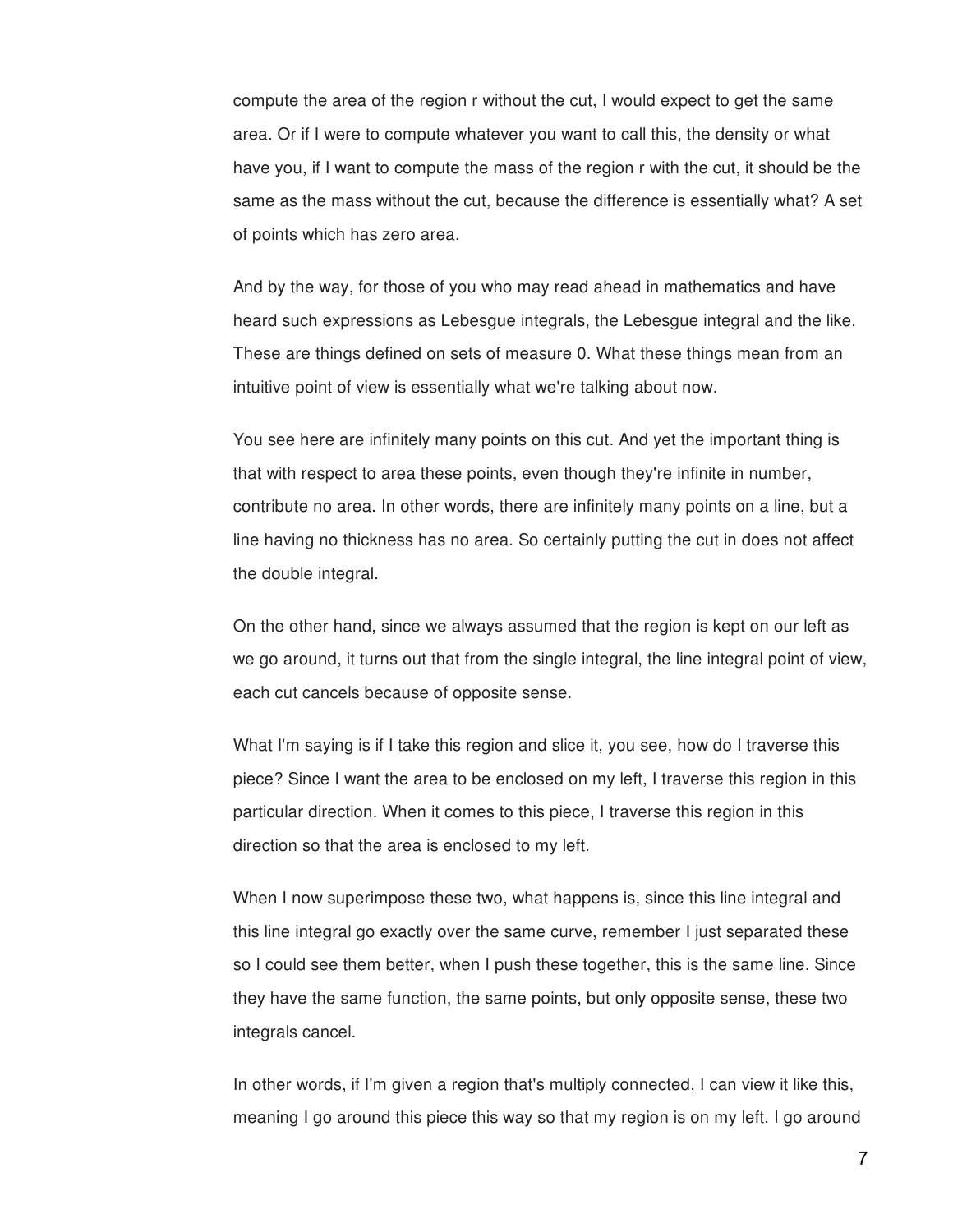the outside border this way so that the region is on my left. And when I want to use Green's theorem, all I do is essentially, I don't even have to make the two cuts here, I could even make one cut. And look at this as the union of--

See, well, the two is-- see if I make just the one cut and leave the line out, there are no longer any holes in the region here. But that's not the important point. The important point is that to visualize the integral that I want, or the regions that I want, all I have to do is put the cut in. And whatever the cut does is canceled out in the statement of Green's theorem. In other words, again, that quite often in using Green's theorem we still apply it to multiply connected regions.

The reason that we stress simply connected is that the proofs that are given for Green's theorem are easiest to handle in the case of simply connected regions. And then we simply generalize it to multiply connected by pointing out what we just did here, that we can always visualize a multiply connected region as a union of simply connected regions if the appropriate cuts are made. And again, that will be emphasized in the exercises.

I thought that what we should do to finish off today's lesson would be to actually do a trivial exercise. By trivial I mean Green's theorem has profound application. It's more than just relating line integrals to multiple integrals. The applications of these things are enormous. And we're going to hit a few of these in the exercises.

But what I wanted to do was to pick sort of a straightforward example just to have you see what Green's theorem means when we translate into a concrete situation. And the example I have in mind is simply this. Let's compute the line integral around the closed curve c, y cubed dx plus x to the fourth dy, where the curve c happens to be the following simply closed, our closed curve.

I start at the origin and move to the point 1,1 along the parabola y equals x squared. Then I moved from 1,1 to 0,1 along the line y equals 1. And then I move from 0,1 down to 0,0 along the line x equals 0. The boundary of this is what I'm calling my region c, my curve c. Notice that the region r enclosed by c lies on my left as I traverse the boundary of c. And what I want to do is to find the value of this line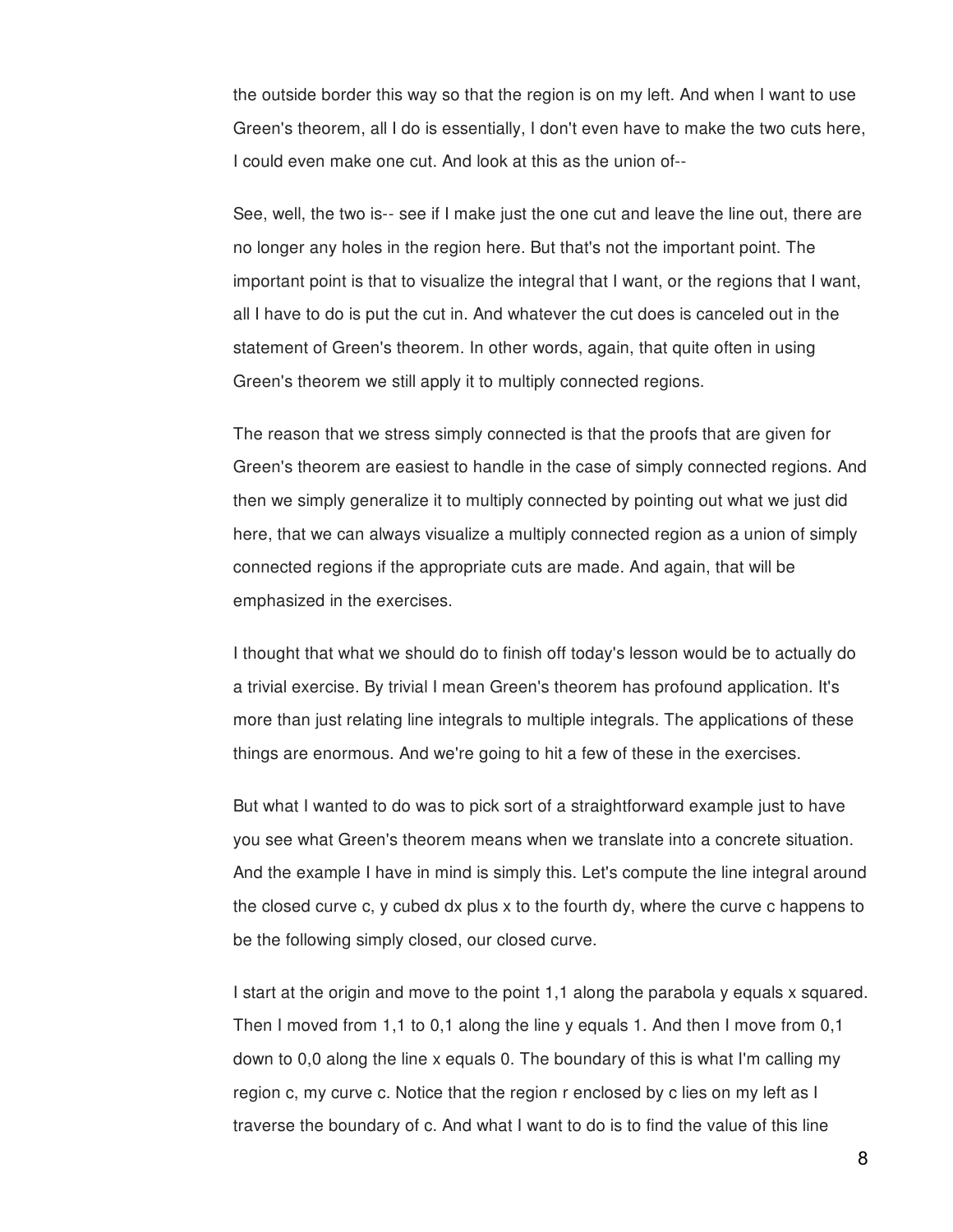integral along this particular closed curve c.

And again, if you want to see this in terms of our lecture of last time, where we talked about work and force, imagine that my force is defined in the xy plane at any point  $x,y$  to be y cubed i plus x to the fourth i, et cetera. Meaning dr, as usual, will be dxi plus dyj. And what we're saying is that this particular integral represents the work that would be done if a particle were starting at the point 0,0 and being moved along the curve c so that it returns to the point 0,0.

Now keep in mind, merely because the particle is returning to the same point from which it started is not enough to guarantee that the work done is 0. In fact, the guarantee that would be necessary would be that the partial of y cubed with respect to y would have to be identical to the partial of x to the fourth with respect x. And that certainly isn't the case in this particular example. We don't have a conservative force field in this case.

In this case, we suspect that the work done should depend on the path connecting the points. In particular, if we go around a closed path, the work done would not have to be 0. At any rate, that's enough lip service paid to the physical interpretation of this. Let's actually try to solve this problem.

And what we're going to do is solve it in two ways. The first way will be to emphasize Green's theorem. We'll solve it first by Green's theorem, because that is the sermon for today. And the second method will be to show how we would have solved the same problem if we didn't have Green's theorem. The idea being I won't tell you which of the two ways one should have done this. The important point from our point of view is that the two methods yield the same answer.

At any rate, to use Green's theorem notice that m is y cubed. n is equal to x to the fourth. So the statement of Green's theorem, which says that the integral around the closed curve c, mdx plus ndy is the double integral around the region enclosed by c. The partial of n with respect to x minus the partial of m with respect to yd, that leads to this.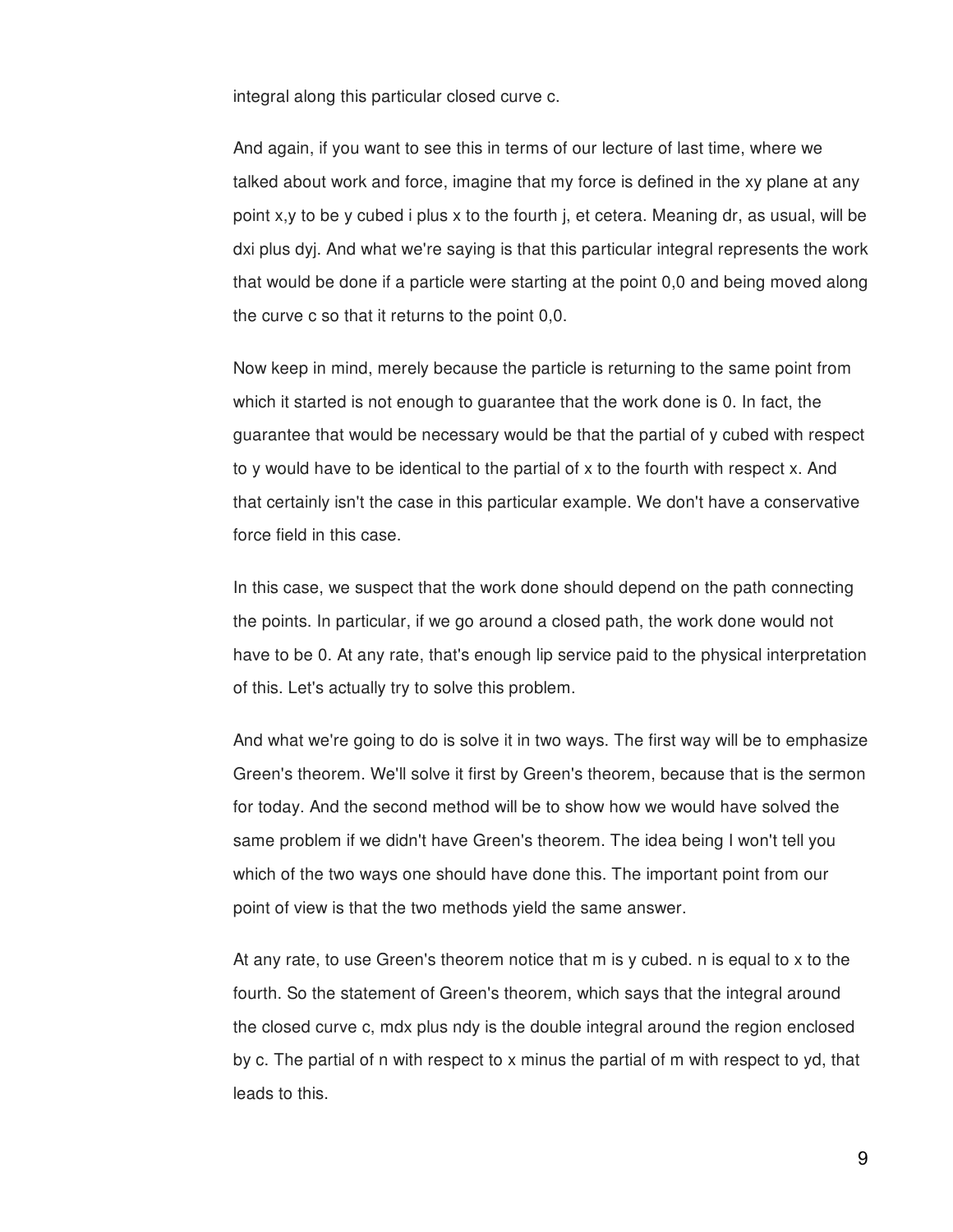And now, what is my region a? I'll think of it as being a dydx. And if I look at my region a, I observe that for a fixed value of x, y varies from the curve x squared to 1. And x, in turn, varies any place from 0 to 1. So the line integral that I'm trying to evaluate is this particular double integral. By the way, we don't really need this, what comes next, because from here on in, this should be old hat.

But just by way of review, notice that I could have written this with the order of integration reversed so I wouldn't have to worry about an x squared in the lower limit. I might like all of my lower limits to be zero. Notice I could have picked a horizontal strip and shown that for a fixed value of y, x varies from 0 to the square root of y. And y varies from 0 to 1.

In any event, this is just garnishing. This is the easy part. All I'm saying is we now evaluate this iterated integral, integrating with respect to x. The integrand becomes x to the fourth minus 3xy squared evaluated between x equals 0, and x equals the square root of y. That, of course, leads to y squared minus 3y to the 5/2.

I integrate that between 0 and 1. I get 1/3 y cubed minus 6/7y to the 7/2. And as y goes from 0 to 1, this becomes minus 11/21. By the way, again, I hope it's clear from previous exercises that the minus sign simply has physical significance. That all we're saying is, is that one would expect that if the motion takes place in the direction of the force, the force is helping us move the particle. Whereas if the force is taking place opposite to the direction of motion, we have to push against the force to get the particle there.

So what we're saying is in one case, the sense is positive. The other is negative. I'm not going to worry here physically about what the meaning of the minus sign is. But using Green's theorem, we have shown what? That the integral around the closed curve c, as we've defined c before, y cubed dx plus x fourth dy, is minus 11/21.

And what I would like to do now to finish today's lesson is to do the same problem. Only doing it without Green's theorem. And again, the point is to do this problem without using Green's theorem. Remember what my region was over here. Without having to refer back to the previous work. What I'm doing is my curve c consists of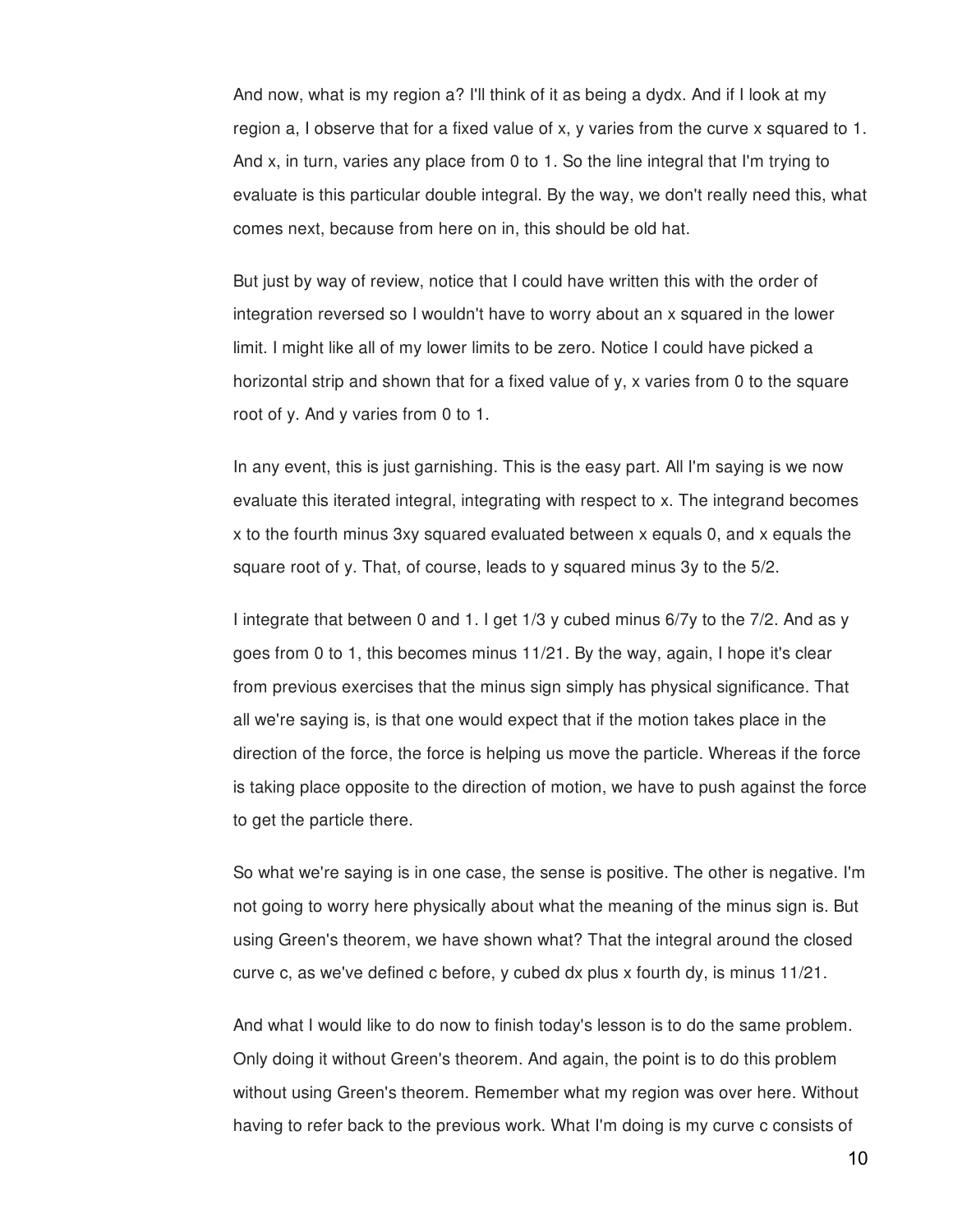three separate line integrals.

c1 is the curve y equals x squared as x goes from 0 to 1, c2 is the curve y equals 1, where x varies from 1 to 0. And the curve c3 is x equals 0, and y varying continuously from 1 to 0.

At any rate, using the fact that if a curve is the union of curves that the line integral around that curve is the sum of the integral over the curves making up the union. I get that the line integral along c, y cubed dx plus x to the fourth dy, is the sum of these three line integrals. In other words, I integrate along c1, c2, and c3, where c1 is y equals x squared. And x varies continuously from 0 to 1.

c2 is the line y equals 1. And x varies continuously from 1 to 0. c3 is the line x equals 0. And y varies continuously from 1 to 0, using the concepts that we talked about in the last lecture. For example, to evaluate this integral this will be what? I replace y by x squared, dy by 2xdx and integrate as x goes from 0 to 1. So my first integral is simply integral from 0 to 1, x to sixth dx plus x to the fourth times 2xdx.

My second integral coming back to here, y is constantly 1. All right. So dy is 0. That makes this term drop out. Consequently, this term becomes what? 1dx as x varies continuously from 1 to 0. So that integral becomes integral 1 to 0 dx. And my final integral, over c3, notice for that integral x is 0. So both this term and this term drop out.

See x is 0. So this term drops out. The fact that x is a constant makes dx equal to 0. So this term drops out. So my integrand is just 0dy as y goes from 1 to 0. And to make a long story short here, this integrand is simply x to the sixth plus 2x to the fifth dx from 0 to 1.

This is simply another way of writing minus 1. This is 0. So my line integral along the closed curve c is 1/7x to the seventh plus 1/3x to the sixth evaluated between 0 and 1 minus 1. This comes out to be a 1/7 plus 1/3, which is 10/21 minus 1 makes this minus 11/21. And hopefully, that checks with the answer that we got by the previous method.